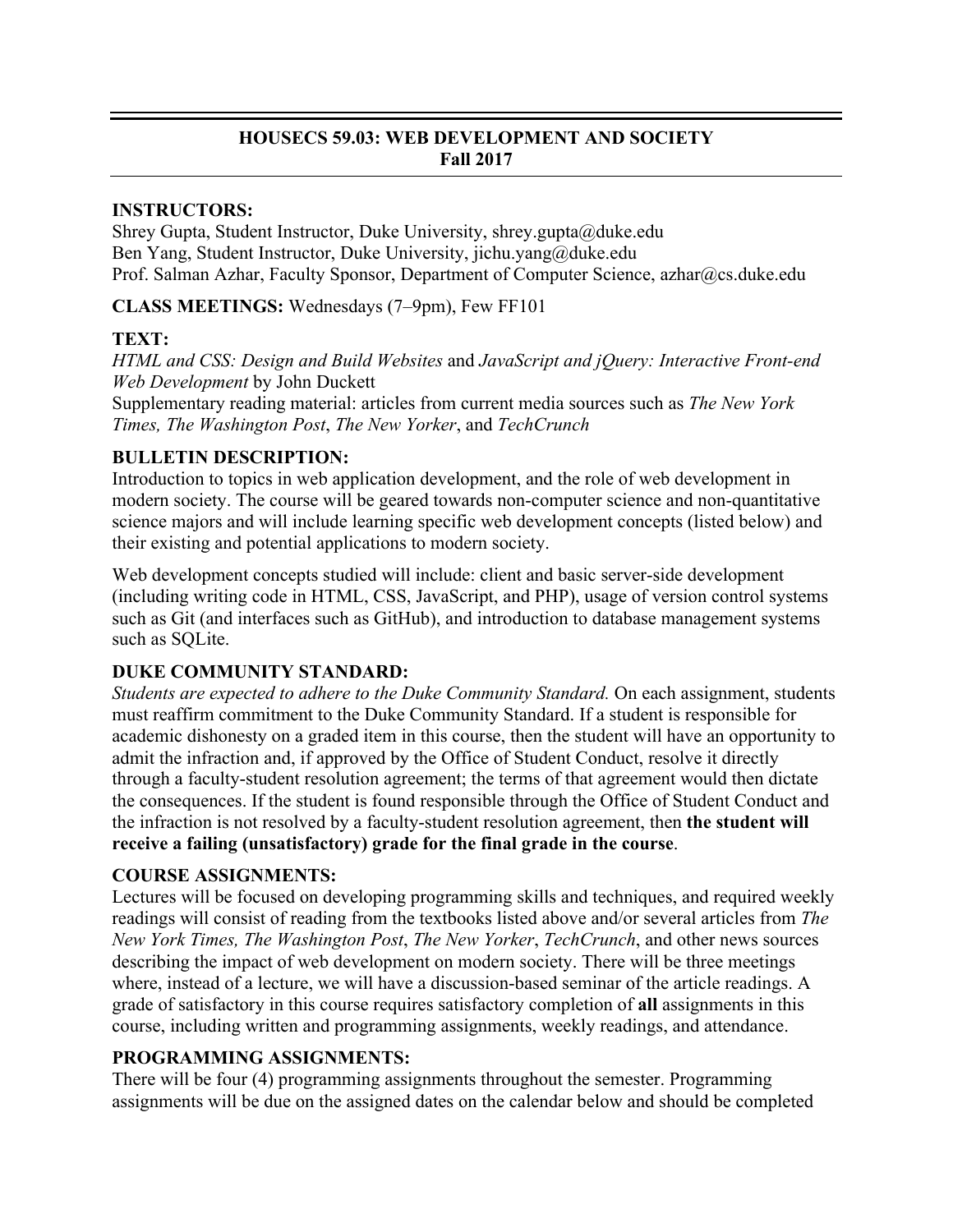before the start of class. The policy for turning in late assignments is detailed below. Each programming assignment will build up on topics covered in previous lectures, focusing on the concepts covered in more recent lectures. A specific rubric will be posted for each assignment.

- Students may work on programming assignments with a maximum of one (1) other individual in the class. However, both individuals should contribute *equally* to the assignment and understand *all* parts of the code written.
- Students are expected to write their adherence to the Duke Community Standard in a README for every assignment. Students are allowed to consult others outside of their group—limited to Duke students and faculty—about the assignment only in a general way, but not actually provide/receive code to/from other students. If assistance is received from other individuals (excluding the instructors), it should be cited in the README. **Students should be prepared to explain any program code they submit.**
- It is acceptable to use *small* pieces of outside code (found on the Internet or otherwise) due to the nature of this course—but not entire methods or programs. Using open source libraries and packages is allowed. If you are concerned whether using a piece of code is within the Duke Community Standard, please ask. *All code used should be properly cited.*
- **All submissions are subject to automated plagiarism detection.** Assignments will be randomly checked using the MOSS Plagiarism Detector.

### **FINAL PAPER:**

House courses require one or more scholarly papers totaling approximately 1500 words in length or the equivalent of five (5) double spaced pages. A final paper of this length will be due at 12pm noon on Friday, December 8, 2017. The topic of this paper will be a proposal detailing an innovative application of web development to another field of the student's choice. It should include (1) a description of the problem being solved, (2) the application's effectiveness in solving the problem, and (3) a strong technical understanding of how the skills learned throughout the semester in this class can be applied to the application. Students are welcome and encouraged—to utilize the Writing Studio when writing their papers.

### **LATE OR MISSED WORK:**

Students are expected to arrive to class punctually and to submit all assignments on time. However, students will be allowed to submit up to one (1) programming assignment up to a week late without penalty. No programming assignments will be accepted after a week late. This extension does not apply to the final paper, whose due date is fixed.

Accommodation will be granted by the instructor via pre-arrangement, which requires that the situation qualify for one of four strictly defined types of university-sanctioned exceptions: personal emergencies or tragedies, an incapacitating illness, a religious holiday, or varsity athletic participation. In these instances, it is the student's responsibility to be aware of and follow all relevant university-wide policies, including appropriate notification of the instructor.

### **ATTENDANCE:**

Students are required to attend at least 11 classes to receive a passing (satisfactory) grade in the course, and two (2) of these must be a discussion-based seminar.

### **GRADING:**

House courses are graded only on a satisfactory/unsatisfactory basis. In order to receive a passing (satisfactory) grade, in addition to satisfying the attendance requirement, students must complete **all** assignments of this course with a total average of 70% or greater.